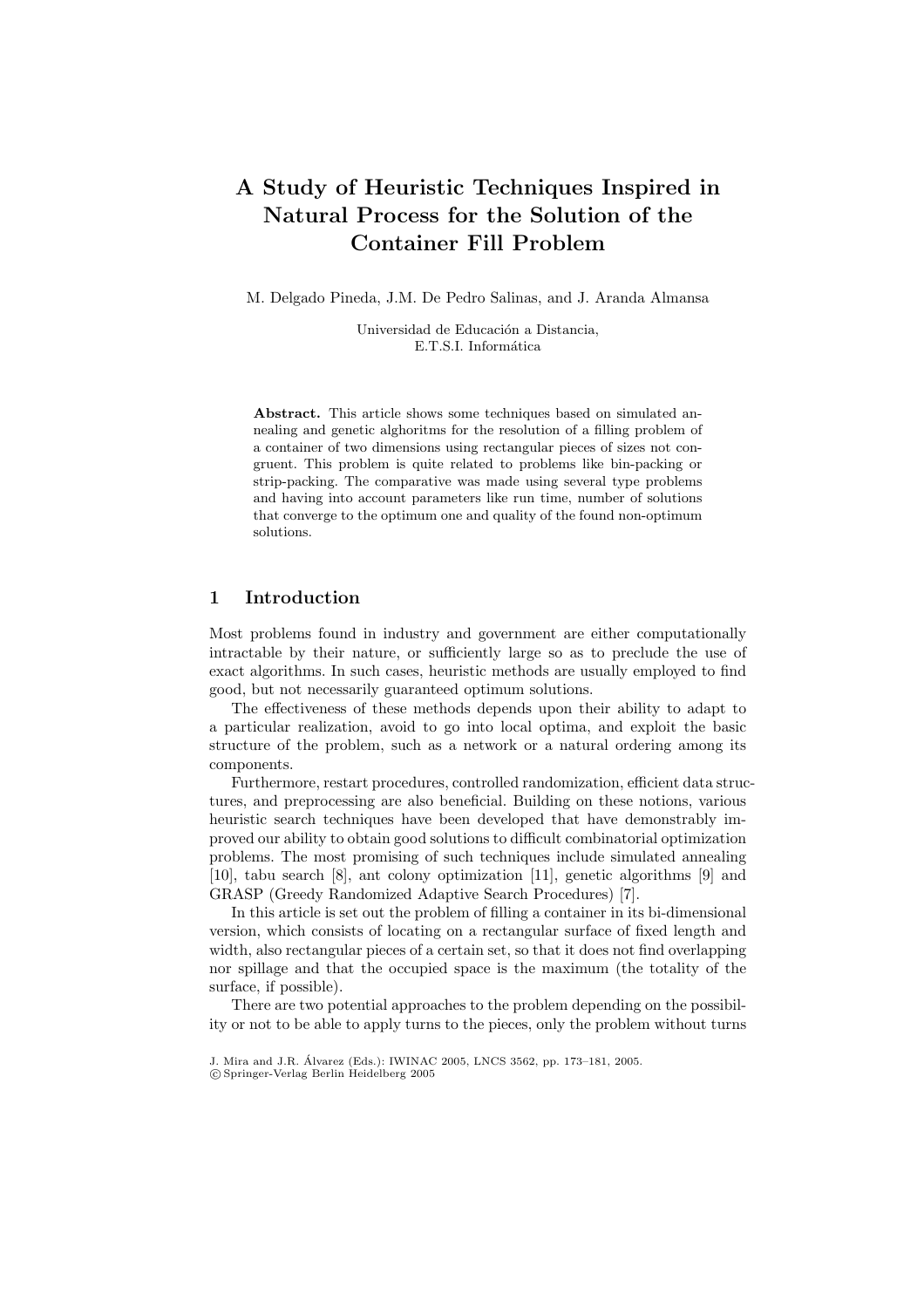#### 174 M.D. Pineda, J.M. De Pedro Salinas, and J.A. Almansa

was treated. This problem is included within the packing and cutting problems, problems widely studied due to its importance in certain industrial and transport sectors [\[1\]](#page-8-6) [\[3\]](#page-8-7). This kind of problems belongs to the class of non-polynomial problems (NP), therefore an exact solution in a reasonable time cannot be given, in spite of having algorithms like the comprehensive search that could find this solution.

The heuristic techniques acquire a great importance in the solution of these other similar problems since they provide relatively good solutions in an acceptable time. The problems are much more complex in practice, such as the problem of cutting nonrectangular pieces of different forms, but this characteristic increases the complexity, therefore the comparison is restricted to the so-called rectangular problems, that is to say, those in which the objects to pack or to cut have a rectangular form. This paper showns two simulated annealing algorithm and one genetic algorithm for the solution of this kind of problem.

# **2 Simulated Annealing**

Simulated annealing is a generalization of a Monte Carlo method for examining the equations of state and frozen states of *n*-body systems [\[6\]](#page-8-8). The concept is based on the manner in which liquids freeze or metals re-crystallize in the process of annealing. In an annealing process a melt, initially at high temperature and disordered, is slowly cooled so that the system at any time is approximately in thermodynamic equilibrium. As cooling proceeds, the system becomes more ordered and approaches a "frozen" ground state at  $T = 0$ . Hence the process can be thought of as an adiabatic approach to the lowest energy state. If the initial temperature of the system is too low or cooling is done insufficiently slowly the system may become quenched forming defects or freezing out in meta-stable states (ie. trapped in a local minimum energy state).

The original Metropolis scheme was that an initial state of a thermodynamic system was chosen at energy *E* and temperature *T*, holding *T* constant the initial configuration is perturbed and the change in energy *dE* is computed.

If the change in energy is negative the new configuration is accepted. If the change in energy is positive it is accepted with a probability given by the Boltzmann factor  $e^{-\frac{\lambda E}{T}}$ . This processes is then repeated sufficient times to give good sampling statistics for the current temperature, and then the temperature is decremented and the entire process repeated until a frozen state is achieved at  $T=0$ .

The connection between this algorithm and mathematical minimization was first noted by Pincus, but it was Kirkpatrick [\[10\]](#page-8-0) who proposed that it form the basis of an optimization technique for combinatorial (and other) problems. The current state of the thermodynamic system is analogous to the current solution to the combinatorial problem, the energy equation for the thermodynamic system is analogous to at the objective function, and ground state is analogous to the global minimum. The major difficulty (art) in implementation of the algorithm is that there is no obvious analogy for the temperature *T* with respect to a free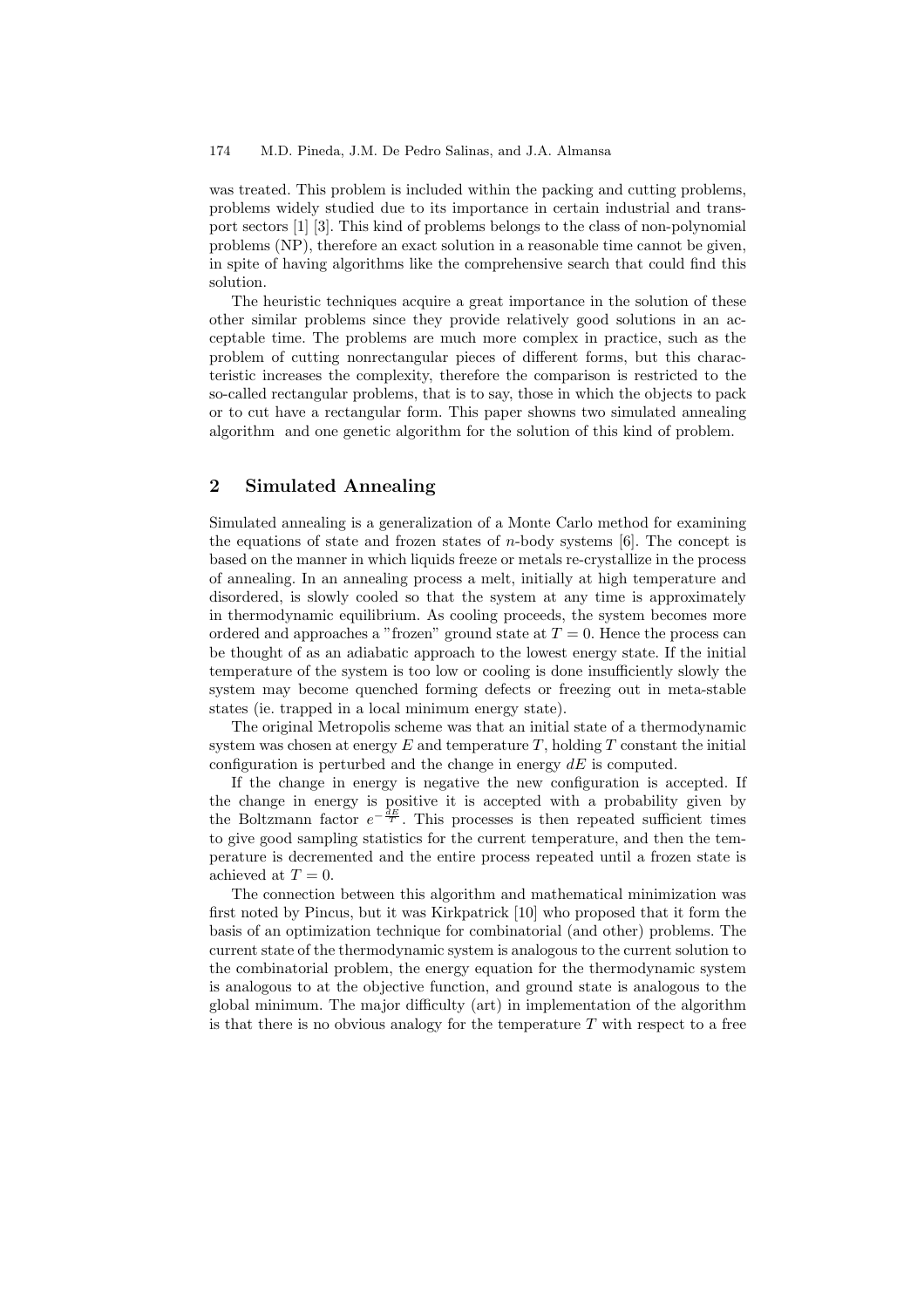parameter in the combinatorial problem. Furthermore, avoidance of entrainment in local minima (quenching) is dependent on the "annealing schedule", the choice of initial temperature, how many iterations are performed at each temperature, and how much the temperature is decremented at each step as cooling proceeds.

Two alternatives for the solution by means of techniques based on simulated annealing appear next: The first is based on the original model of Metropolis, the second supposes that a search for each temperature is done.

#### **2.1 Algorithm of Metropolis**

The laws of the thermodynamics say that to a temperature *T* the probability of a power increase of magnitude  $dE$  can be approximated by  $P[dE] = e^{-\frac{dE'}{kT}}$ , where *k* is a physical constant denominated Boltzmann

In the model of Metropolis a random disturbance in the system is generated and the resulting changes of energy are calculated: if there is a power fall, the change is accepted automatically; on the contrary, if a power increase takes place, the change was accepted with a probability indicated by the previous expression. The idea consists of beginning with a high temperature and to be decreasing it very slowly until a base state is reached, in our case the temperature is only a parameter of control of the probability of accepting a worsening in the solution, nevertheless we used this nomenclature to state the similarity with the physical process that serves as base to our algorithm. The code of the algorithm of Metropolis would be.

*S* = *Initial solution* : *T* = *Initialize* : *Gamma* = *Initialize* REPEAT  $S^* = M(S)$ IF  $Eval(S^*) < eval(S)$  THEN  $S = S^*$  ELSE IF  $Random(0, 1) < exp((Eval(S) – eval(S^*))/(k))$  THEN  $S = S^*$ ELSE  $S = S$ *<sup>T</sup>* <sup>=</sup> *<sup>T</sup>* <sup>∗</sup> *Gamma* UNTIL SHUTDOWN CRITERION.

where  $T$  is the temperature,  $k$  the constant of Boltzman, this constant appears in the natural processes of crystallization but in this case it is only another parameter of control which will take the value *k* = 1, *Gamma* is a constant that takes a value between 0 and 1 and it is used to diminish *T*, imitating in this form the cooling of the system and  $M()$  a function that generates a new solution by means of a small disturbance, for example, it could be the function that was in the previous section.

This type of algorithms, allows with a certain probability, that tends to zero when the number of iterations tends to infinite, the worsening in the evaluation of the solutions, which will allow us to leave possible local minimums.

Three groups of tests was made, changing the different parameters of the algorithm to try to see which ones are better adapted to the treated problems. In this first experiment the algorithm was applied 100 times with 500 iterations each, the initial temperature, 100*,* and a *Gamma* = 0*.*99. In the second ex-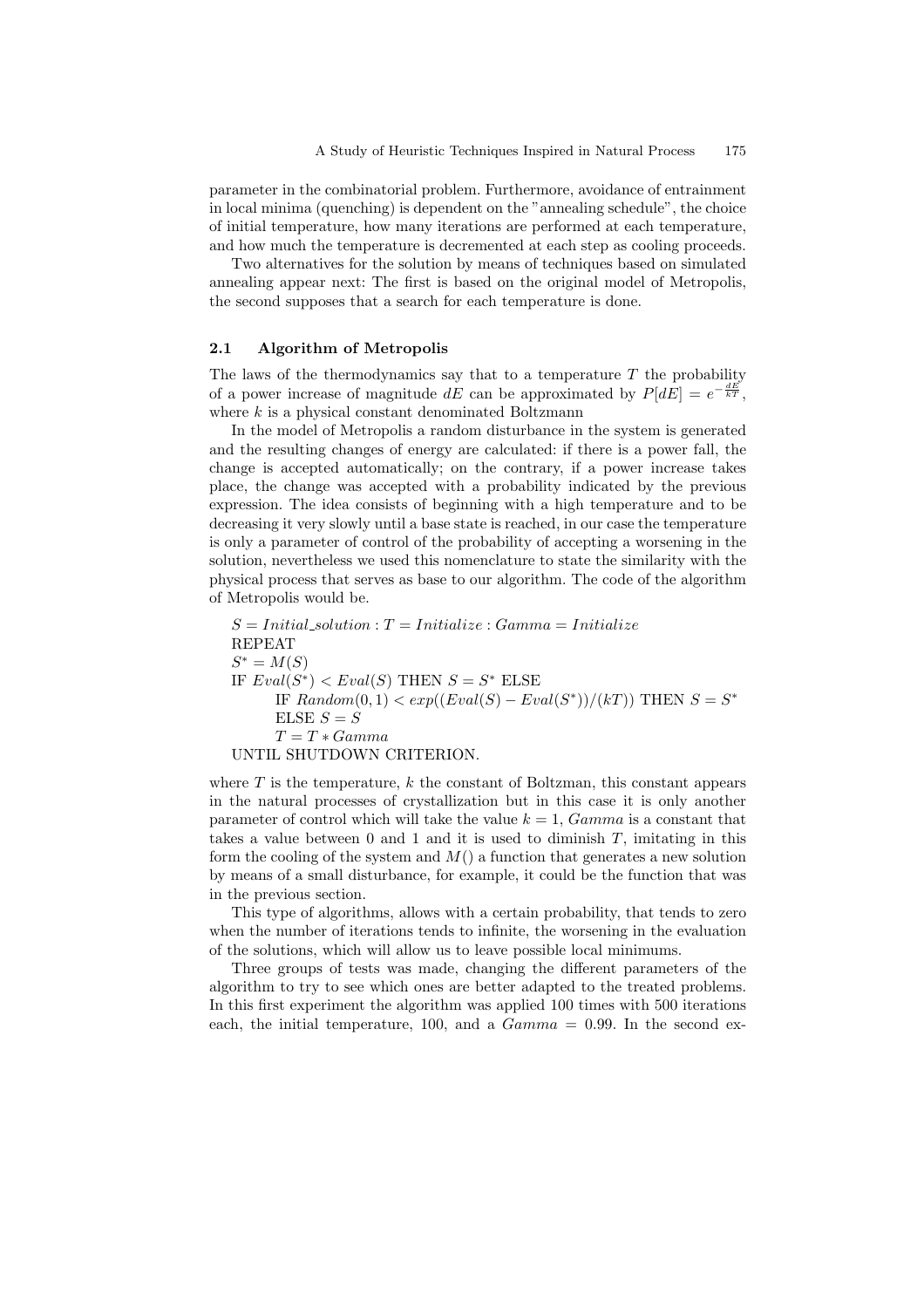| Gamma   Initial T |     | <b>Final T</b> |                 | <b>Finished Average aptitude Average time</b> |       |
|-------------------|-----|----------------|-----------------|-----------------------------------------------|-------|
| 0.99              | 100 | 0.66           | q               | 23.06                                         | 8.60  |
| 0.95              |     | 100 7.27 E 10  | 12 <sub>1</sub> | 21.56                                         | 7,39  |
| 0.99              | 10  | 0.07           | 14 <sub>1</sub> | 23.34                                         | 6,741 |

**Fig. 1.** Comparison of different parameters in Algorithm of Metropolis

periment the algorithm was applied 100 times with 500 iterations each, thesame initial temperature and a *Gamma* = 0*.*95. In the third experiment the algorithm was applied 100 times with 500 iterations each, the initial temperature, 10, and a *Gamma* = 0*.*99. If a comparative of the results of the three experiments is made, several conclusions can be drawn: The best results were obtained in the third experiment, nevertheless, the best average aptitude was obtained in the second, this is due to the formula of acceptance of solutions

IF 
$$
Eval(S^*) < eval(S)
$$
 THEN  $S = S^*$    
\nELSE   
\nIF  $Random(0, 1) < exp((Eval(S) -Eval(S^*))/(k))$  THEN  $S = S^*$    
\nELSE  $S = S$ 

As the temperature faster decreases and lower is, also the probability of allowing a worsening of the solution is smaller, for this reason, in experiment two the temperature descends quickly then exists a convergence towards local minimums and therefore the average aptitude is smaller, in experiment one the temperature descends very slowly and at any moment there is possibility of accepting a solution of worse aptitude, for that reason, the average aptitude is worse. In case three the initial temperature smaller, the stabilization of the solutions takes place before, but as the temperature descends very slowly it does not lose the possibility of leaving global minimums until the end. With the second problem several groups of tests was made.

In the first experiment the algorithm was applied 100 times with 500 iterations each, the initial temperature, 10 and a *Gamma* = 0*.*99. In the second experiment the algorithm was applied 50 times with 1000 iterations each, the initial temperature, 10000, and a *Gamma* = 0*.*99.As we can observe the results in the first experiment have been better than in the second, as much in time as in average aptitude, for that reason we make a third experiment with 1000 iterations and the parameters of the first experiment adapted to the number of iterations, that is to say, the initial temperature must be of 1515 so that the final one agrees with the one of the first experiment. In the third experiment the algorithm was applied 100 times with 1000 iterations each, then initial temperature, 1515, and  $Gamma = 0.99$ .

As it is observed there exists a light improvement of the average aptitude as well as of the best found aptitude. Taking as a base the algorithms of metropolis, in the early 80s Kirkpatrick and Cerny developed algorithms for the design of circuits VLSI and the resolution of TSP (Traveling Salesman Problem) and showed how they could be applied to combinatorial optimization problems, like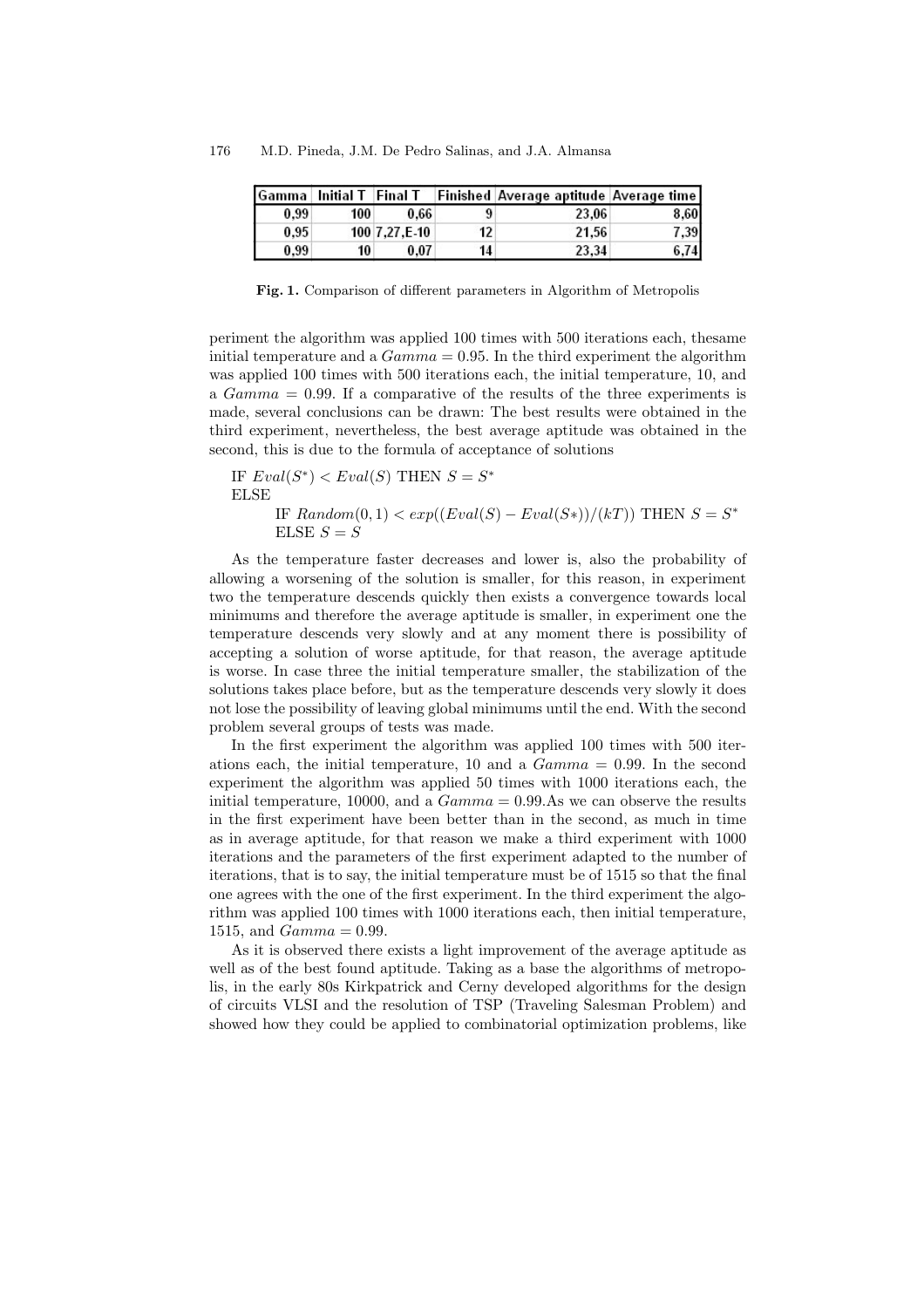| <b>Number of solutions</b>       | 100      |  |
|----------------------------------|----------|--|
| Solutions that found the optimal |          |  |
| <b>Better aptitude</b>           | 11,00    |  |
| Average aptitude                 | 30,54    |  |
| Average time                     | 18.29    |  |
| <b>Total time</b>                | 1.829.00 |  |

**Fig. 2.** Experiment 1: Results for case 2

| <b>Number of solutions</b>       | 50       |  |
|----------------------------------|----------|--|
| Solutions that found the optimal |          |  |
| <b>Better aptitude</b>           | 13.00    |  |
| Average aptitude                 | 31.32    |  |
| <b>Average time</b>              | 45.44    |  |
| <b>Total time</b>                | 2.272,00 |  |

| Fig. 3. Experiment 2: Results for case 2 |  |  |  |
|------------------------------------------|--|--|--|
|                                          |  |  |  |

| <b>Number of solutions</b>       | 100      |  |
|----------------------------------|----------|--|
| Solutions that found the optimal |          |  |
| <b>Better aptitude</b>           | 7.00     |  |
| Average aptitude                 | 28.90    |  |
| Average time                     | 40.38    |  |
| <b>Total time</b>                | 4.038,00 |  |

**Fig. 4.** Experiment 3: Results for case 2

the one which occupies us, the algorithm that they developed was termed Simulated Annealing [\[2\]](#page-8-9), which is the new algorithm that was treated.

**A Simulated Annealing Algorithm Alternative.** The basic difference between the former algorithm and the following one is that it search for each temperature [\[1\]](#page-8-6) [\[2\]](#page-8-9), which is translated in the following code.

*S* = *Initial solution* : *T* = *Initialize* : *Gamma* = *Initialize*  $Niter = Number$  of iterations that we wished to be produced REPEAT REPEAT  $S^* = M(S)$ IF  $Eval(S^*) < eval(S)$  THEN  $S = S^*$ ELSE IF  $Random(0, 1) < exp(Eval(S) –Eval(S^*))/T$  THEN  $S = S^*$ ELSE  $S = S$ UNTIL NUMBER OF ITERATIONS =  $Niter$  $T=T*$  Gamma UNTIL SHUTDOWN CRITERION.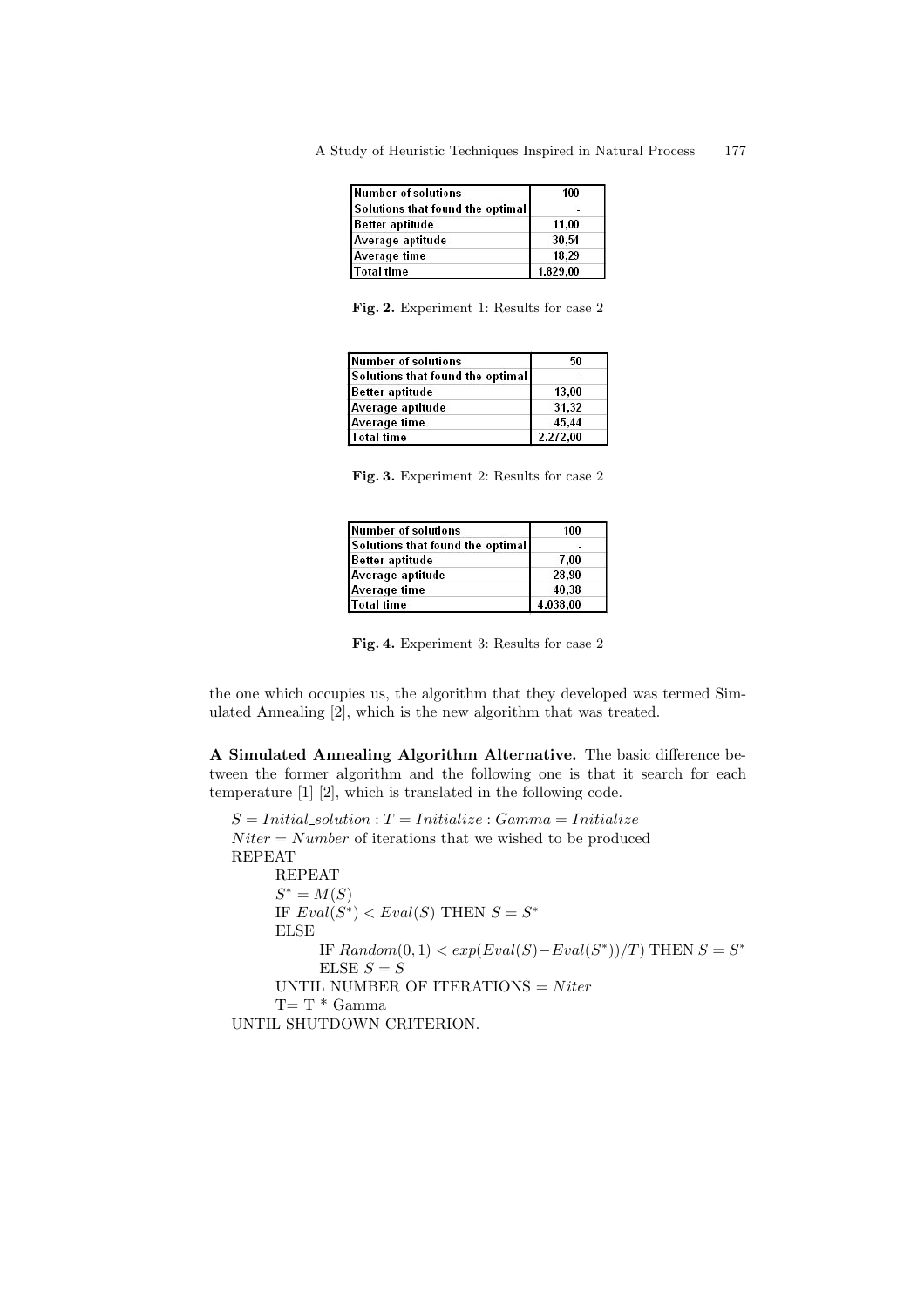| Experiment                         |          |          |  |
|------------------------------------|----------|----------|--|
| <b>Number of solutions</b>         | 100      | 100      |  |
| <b>Explorations by temperature</b> | 10       | 20       |  |
| Solutions that found the optimal   | 20       | 17       |  |
| <b>Better aptitude</b>             | 1.00     | 1.00     |  |
| Average aptitude                   | 16.98    | 22,21    |  |
| Average time                       | 48.67    | 38,48    |  |
| <b>Total time</b>                  | 4.867.00 | 3.848.00 |  |

178 M.D. Pineda, J.M. De Pedro Salinas, and J.A. Almansa

**Fig. 5.** Results SA for case 1

| Experiment                         |          |          |           |
|------------------------------------|----------|----------|-----------|
| Number of solutions                | 15       | 15       | 25        |
| <b>Explorations by temperature</b> | 20       | 30       | 30        |
| Solutions that found the optimal   |          |          |           |
| <b>Better aptitude</b>             | 25.00    | 15.00    | 1.00      |
| Average aptitude                   | 34.40    | 21.93    | 22.44     |
| Average time                       | 353,76   | 263.55   | 480.30    |
| <b>Total time</b>                  | 5.306.00 | 3.953.00 | 12.008.00 |

**Fig. 6.** Results SA for case 2

This type of algorithms, allows with a certain probability, that tends to zero when the number of iterations tends to infinite, the worsening in the evaluation of the solutions, which will allow us to leave possible local minimums. Unlike the previous algorithm, this algorithm makes an exploration for each temperature, which increases the time necessary for its execution but also the probability of finding the global optimum. Two groups of tests was made, changing the different parameters of the algorithm to try to see which ones are better adapted to our problems: In the first experiment the algorithm was applied with (Times, Iterations, Initial Temperature, *Gamma*)=(100*,* 500 , 100, 0,99). These parameters were the best ones in the previous section. *Niter*  $=$ 10, that is that ten iterations was madee for each power state (for each temperature).

In the second experiment the algorithm was applied with (100, 200, 100, 0*,* 99). These parameters were the best ones in the Algorithm of Metropolis, with.  $Niter = 20$ .

Three groups of tests was made with the second problem changing the different parameters of the algorithm to try to see which ones are better adapted to this problem.

- **–** First experiment. The algorithm was applied with (15, 500, 1515, 0*.*99).  $Niter = 20$ .
- **–** Second experiment. The algorithm was applied with (15, 200 ,, 10000, 0*.*95).  $Niter = 30.$
- **–** Third experiment. The algorithm was applied with (25, 500 , 10,0*.*99). *N iter*  $= 30.$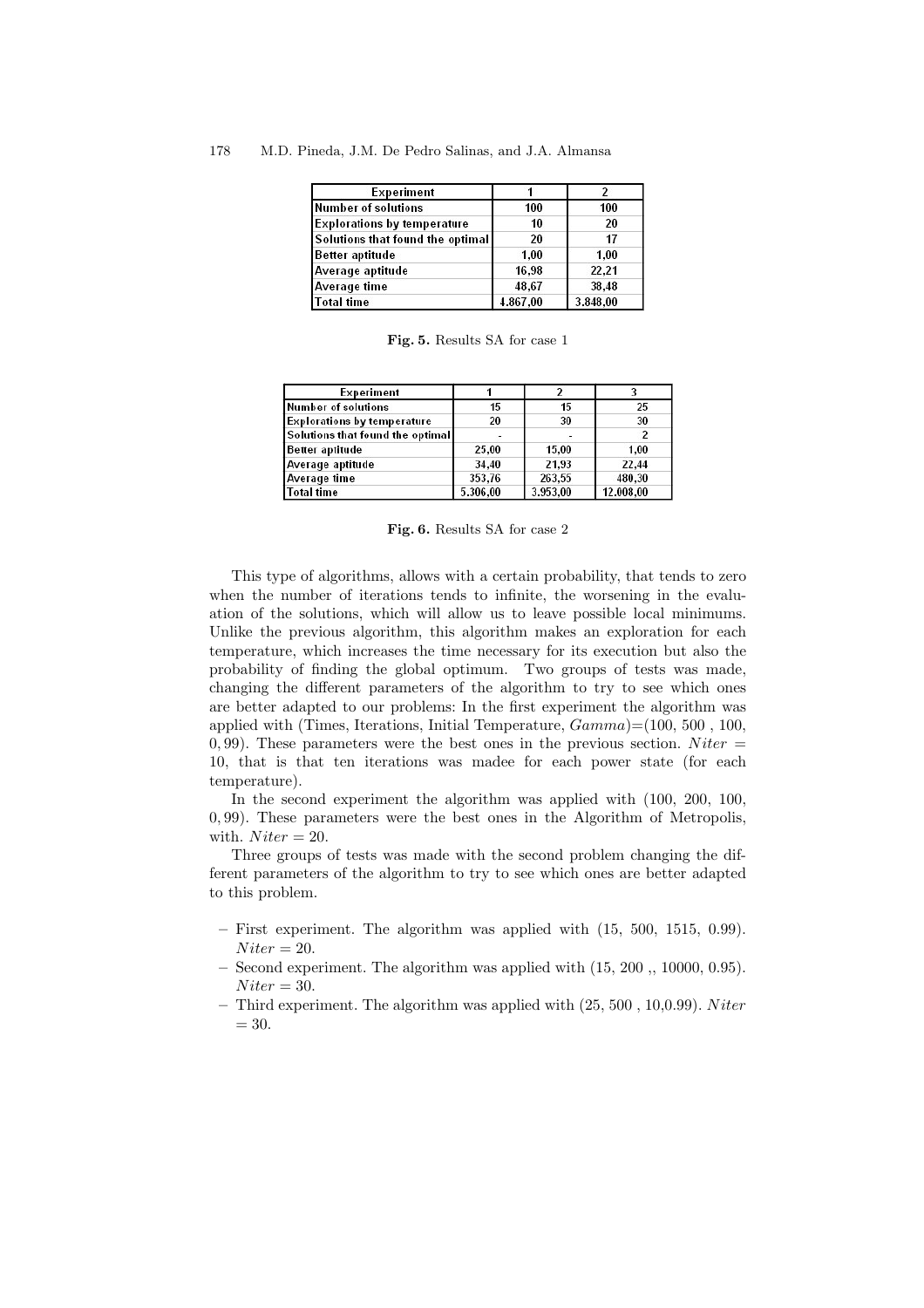| <b>Fitness</b>         | Case 1 |
|------------------------|--------|
| Fitness = 1            | 74     |
| $2 \le Fitness \le 10$ | -5     |
| 11 <= Fitness < $=20$  | 16     |
| Fitness > 20           |        |

**Fig. 7.** Results GA for case 1

It is observed that the results of the third experiment are substantially better than those of first and second experiment, nevertheless, the necessary time was greater also. It seems logical to think that the parameters used in the third case are more appropriate that the two firsts, in the first case the final temperature was of 9*.*95, a too high temperature that allows worsening with too much probability and therefore exists a excessively random behavior, in the second experiment this final temperature was of 0*.*35, therefore, the algorithm tends to allow worsening less and less and therefore the search can be considered less random. An improvement in the average aptitude exists and the time was even smaller, nevertheless, the global optimum was not found. The results of third experiment were quite good, the global optimum was found, the 13*,* 33% of the solutions had a satisfactory convergence, however, the necessary time was greater than in the other experiments. Another interesting point is the increase in the number of explorations for each power

## **3 Genetic Algorithms**

The Genetic Algorithms (AGs) introduced by John Holland in 1970 [\[4\]](#page-8-10) are techniques of optimization that are based on concepts like the natural and genetic selection. In this method the variables are represented like genes in a chromosome [\[4\]](#page-8-10).

In this case the representation of the solutions is the already presented, the initial possible solutions population was generated of randomly, the evaluation function was the free space, the crossing operator was PMX that along with BLF is the one that presents better results [\[5\]](#page-8-11), the selection was made by means of the roulette method and a mutation was a transposition of two elements of the solution.. A series of tests of 100 executions was made with the first problem and the following parameters:

- (Recombination, Mutation, Initial solution, Number of solution, [Number of iterations with solution, Number of iterations without solution])
- **–** Recombination: The recombination was by pairs using operator PMX and passing to the following generation the children.
- **–** Mutations: The mutations was by change, and its probability was of 3%.
- **–** Initial solutions: Random.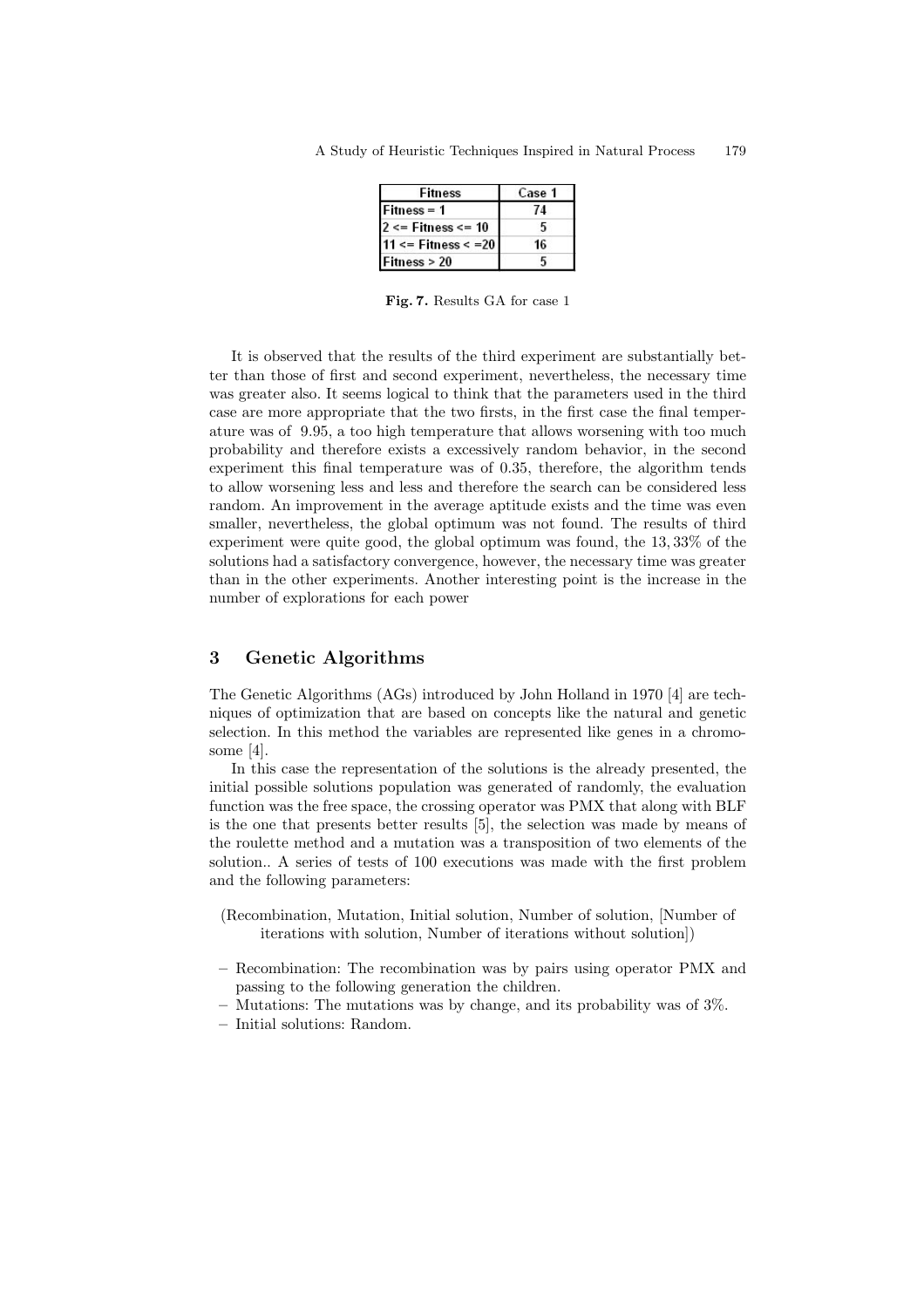|                       |                    | Solutions that finalized Average time finalized Average number of iterations for finalized |
|-----------------------|--------------------|--------------------------------------------------------------------------------------------|
|                       | 14.47              | 135                                                                                        |
| Total average fitness | Total average time | Average number of iterations total                                                         |
| 4.89                  | 30.77              | 332                                                                                        |

**Fig. 8.** Results GA for case 1

**–** Number of solutions: 20.

**–** Number of iterations: 1000 or to find the optimum one.

(PMX & passing the childen, 3%, Random, 20, [1000, ])

The total time of execution was of 3*,* 077 seconds, that is , 51 minutes, to speed up the tests we will include a new criterion of shutdown, if in 100 iterations the best fitness found does not experience improvement we finalized the experiment.

Five experiments with 100 executions was made with the following parameters:

- 1. (PMX & passing the childen, 3%, Random, 20, [1000, 1000]).
- 2. (PMX & passing the childen, 5%, Random, 20, [1000, 100]).
- 3. (PMX & passing the childen, 3%, Random, 20, [1000, 100]). We calculate the recombination probability by adding 20 to each one of the fitness of the solutions, to equal the probabilities and avoid a premature convergence to local minimums.

$$
SF = \sum_{i} (Fit(S_i) + 20); S_i A = \frac{SF}{Fit(S_i)};
$$
  
\n
$$
SFI = \sum_{i} S_i A; \qquad P(S_i) = \frac{Fit(S_i) + 20}{SFI}.
$$

4. (PMX & passing the childen, 3%, Random, 20, [1000, 100]).

We calculate the recombination probability by elevating to the fourth power the original probability, this favors the propagation of the solutions with better fitness, but also the danger to fall in local minimums.

$$
SF = \sum_{i} Fit(S_i); S_i A = \left(\frac{SF}{Fit(S_i)}\right)^4; SFI = \sum_{i} S_i A; \quad P(S_i) = \frac{Fit(S_i) + 20}{SFI}.
$$

5. (PMX & passing the best one, 3%, Random, 20, [1000, 100]).

The best experiment was the first one for the time used and for the results obtained. We did not put the criterion of shutdown of 100 iterations without improvement, obtained many more convergences, 74% as opposed to 49%, which represents a 51% of convergences, nevertheless, the used time went as 3077 seconds opposed to 636, which supposes a 384% but time.